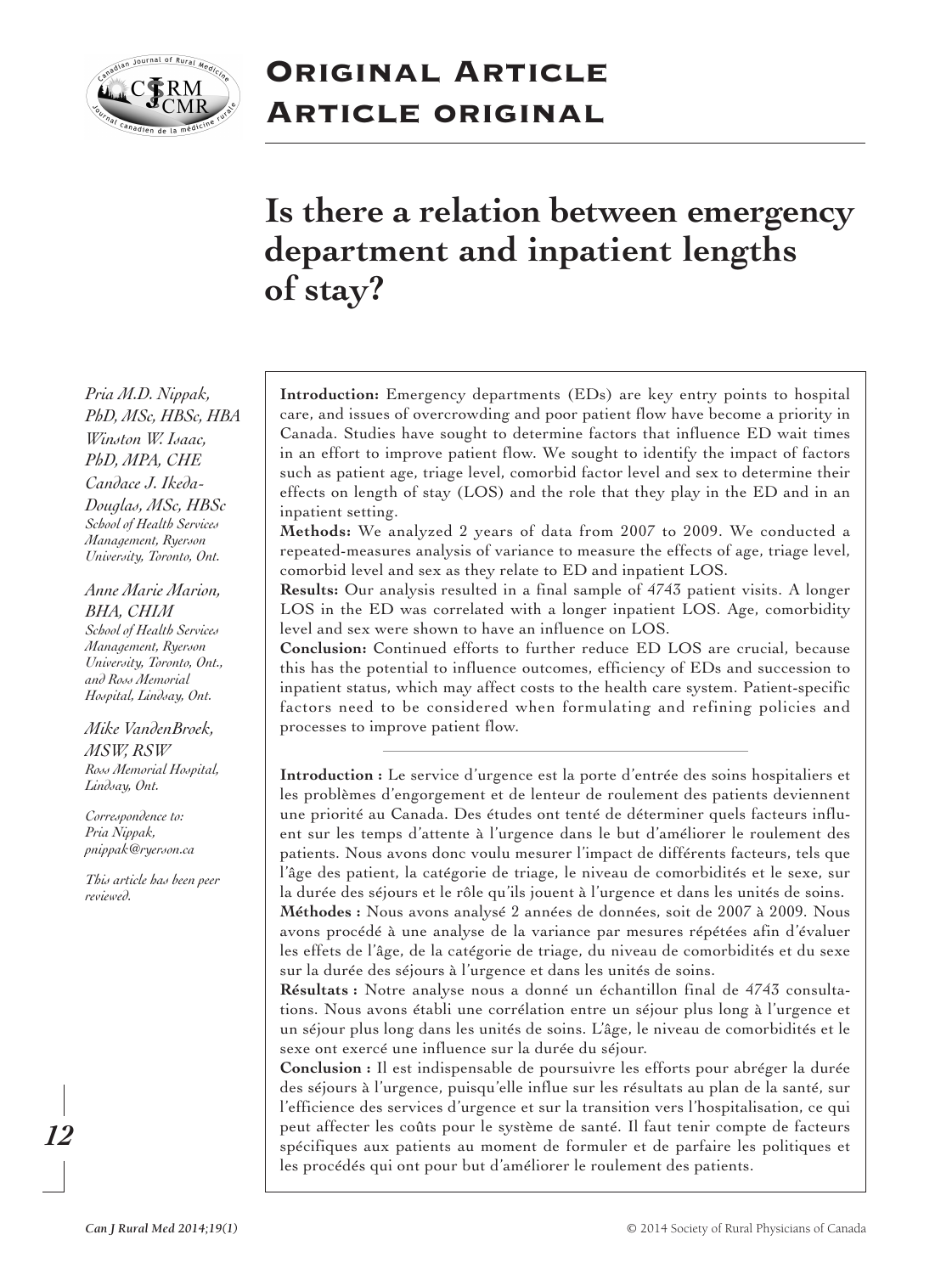#### **INTRODUCTION**

Overcrowding is a chronic condition that exists in emergency departments (EDs) worldwide, and Ontario is no exception.<sup>14</sup> Research has shown that the causes of ED overcrowding are often multifactorial in nature, 5–7 with lack of inpatient bed availability cited as one of the key issues.<sup>2,3,5,8</sup> Other studies have shown ED overcrowding can have a negative impact on resources, affect patient safety,  $1,5,9-11$  produce poor outcomes $6,12-14$  and limit a hospital's capacity to respond to an external crisis or pandemic.<sup>15</sup>

The literature indicates that systemic factors such as ratios of nursing and physician staff play a role in impeding flow; however, community factors, patient demographics (e.g., age, triage level and diagnosis<sup>10,16-18</sup>) and hospital-specific factors (e.g., hospital size and location) also play contributory roles. 1,14,19–21

Many hospital-specific factors have been shown to contribute to ED length of stay (LOS) and overcrowding, <sup>14</sup> such as inpatient LOS. <sup>22</sup> Several studies have shown that there is a specific relation between ED and inpatient LOS.<sup>23-26</sup> Richardson<sup>23</sup> demonstrated that admitted patients who spent longer than 8 hours in the ED had a mean inpatient LOS of 0.8 days longer than patients who did not experience delays in the ED. Li and colleagues $26$  concluded that ED wait times under 8 hours were linked with the shortest overall stays. Similarly, Liew and coauthors<sup>24</sup> found a strong correlation between ED and inpatient LOS, independent of other variables.

Others have shown that this relation between ED and inpatient LOS creates a systemic bottleneck, which reduces the ED's ability to adequately manage the flow of patients who do not require admission.<sup>25</sup> Furthermore, studies have suggested that initiatives aimed at reducing ED LOS can influence outcomes beyond the ED, namely inpatient LOS. 8,19,23,27 Whereas these studies have shown a positive correlation between ED and inpatient LOS, there is a paucity of in-depth analysis to establish the factors that contribute to LOS within the ED and inpatient settings. Thus, an examination of patient flow through the ED supports the idea that several factors contribute to ED and inpatient LOS.

Addressing ED overcrowding, through an examination of ED LOS, has been a key health care priority in Ontario over the past few years. The Ontario Ministry of Health and Long-term Care has set a specific 8-hour target from time of triage to transfer to an inpatient unit for admission based on the Canadian Triage and Acuity Scale. <sup>8</sup> Although hospitals are currently moving toward achieving this target, some Ontario hospitals are still in excess of the 8-hour target time. Hospitals are now receiving incentives based on their ability to meet key targets for ED wait times set out by the ministry. <sup>28</sup> It is clear that the goal of improving wait times is linked to a better understanding of what the key contributing factors are and how they are interrelated. Given that there have been only a few Canadian studies and there is a diversity of hospital types and settings within Canada, it is essential that this be examined in a variety of contexts to establish the influence of hospital-specific factors.

The aims of this study were to identify the relation between ED and inpatient LOS at Ross Memorial Hospital, an acute care hospital located in Lindsay Ont., and to determine the influence of patient age, comorbid factor level and sex on the LOS within a rural hospital setting. The findings of this study may help to identify whether these patient factors significantly contribute to inpatient LOS, which may lead to suggestions to improve patient flow as a means of reducing inpatient LOS at a rural hospital. This could ultimately have an impact on cost and care outcomes. 23,24,27

### **METHODS**

#### **Study design**

This study took place at Ross Memorial Hospital; a 170-bed community hospital in Ontario. This was a quantitative retrospective descriptive analysis of adult patients admitted to acute care via the ED during the fiscal years 2007/08 and 2008/09.

The Canadian Triage Acuity Scale was used to determine acuity of illness as patients presented to the ED. <sup>29</sup> The scale ranges from 1 (most urgent conditions) to 5 (conditions may be acute but nonurgent). 29

#### **Sample**

To measure LOS in the ED, we used time in hours from triage to transfer to an inpatient bed, the standardized definition of the Ontario Ministry of Health Longterm Care. <sup>8</sup> To define LOS in the inpatient setting, we used time in hours from transfer from the ED to discharge from hospital. To calculate ED and inpatient LOS, we extracted the time from transfer to an inpatient bed from the Discharge Abstract Database, which contains the date and time that patients left the ED.

Exclusion criteria were as follows: patients who were admitted but remained in the ED; patients who did not physically access an inpatient bed; patients who died in the ED or were transferred to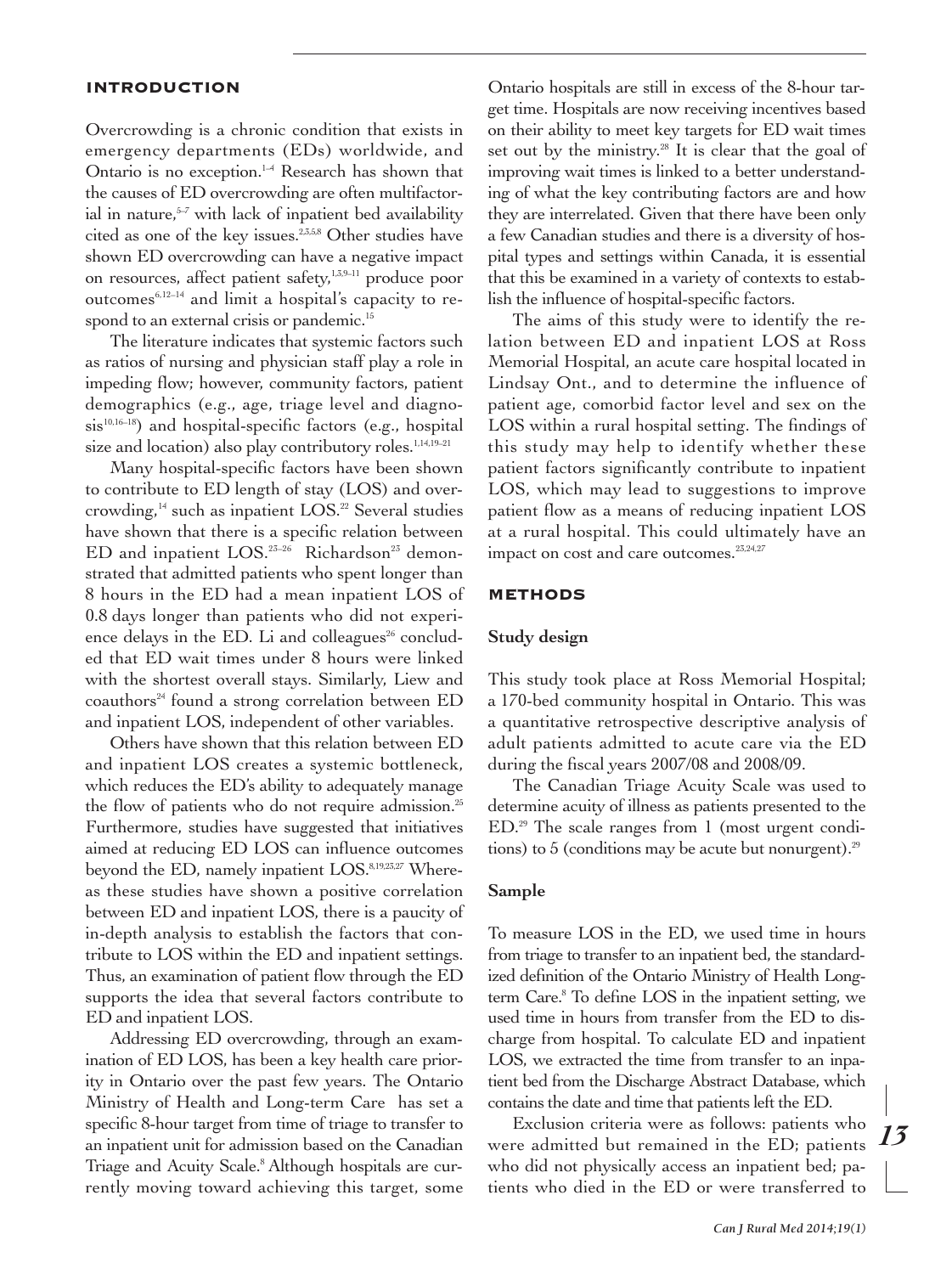another facility; and patients who were admitted from the ED to the mental health unit, complex continuing care or rehabilitation.

## **Procedures**

We extracted age, sex, triage level, comorbidity factor level, and ED and inpatient LOS from the MED2020 WinRecs software that populates the National Ambulatory Care Reporting System and the Discharge Abstract Database. <sup>30</sup> Extreme outliers were removed from inpatient LOS by filtering 2 standard deviations (SDs) from the mean. The sample was further stratified into 6 comorbid factor levels that have been defined by the Canadian Institute for Health Information (CIHI), <sup>31</sup> with level 5 representing diagnosis groups in which no comorbid factor level was applied.

### **Analysis**

We analyzed data using Microsoft Office Excel 2003 and PASW Statistics SPSS version 20.

We used a Pearson correlation coefficient to analyze the relation between ED and inpatient LOS. We stratified ED LOS into 3 distinct groups: 1) < 9 hours (in line with ministry targets); 2) 9–24 hours; and 3) 24 hours from time of triage to transfer to an inpatient bed. We used one-way analysis of variance (ANOVA) with post hoc tests of least significant difference to determine inpatient LOS differences in the respective means for the 3 groups. We used repeated-measures ANOVA to test for main effects and interactions.

## **RESULTS**

### **Demographics**

From the initial sample of 4987 patient visits, 4.9% were excluded because of incomplete data needed to calculate either the ED or inpatient LOS. This resulted in a final sample of 4743 visits. There were a total of 84 808 visits to this rural ED during the study period. There were 8606 admissions to acute care, and of these, 7064 involved adult patients. Of the adult admissions to acute care, 70.6% originated from the ED. The mean age of patients was 69.6 (SD 17.0) years (Table 1).

## **Effect of ED LOS on overall LOS**

The mean ED LOS was 23.03 hours and the mean inpatient LOS was 158.76 hours. There was a positive correlation between time spent in the ED and the

corresponding inpatient LOS, which suggests that as the LOS in the ED increased, there was an associated increase in LOS in the inpatient setting  $(r_{1,4742} = 0.073)$ ,  $p < 0.001$ ). This translated into 774 bed-days per year for the group with an ED LOS of 9 to 24 hours, and 1234 bed-days per year for the group with an ED LOS of greater than 24 hours. Stratification of ED LOS into 3 different time frames and a post hoc analysis of least significant difference identified significant differences between each group of ED time frames and inpatient LOS ( $F_{2,4740}$  = 28.92,  $p < 0.001$ ) (Fig. 1). As well, results of the repeated-measures

| Table 1. Characteristics of 4743 patient visits<br>admitted to the emergency department |                        |        |
|-----------------------------------------------------------------------------------------|------------------------|--------|
| Characteristic                                                                          | No. $(\%)$ of patients |        |
| Patient age, yr                                                                         |                        |        |
| $19 - 35$                                                                               | 255                    | (5.4)  |
| $36 - 52$                                                                               | 529                    | (11.2) |
| $53 - 69$                                                                               | 1172                   | (24.7) |
| $70 - 86$                                                                               | 2180                   | (46.0) |
| $87 - 104$                                                                              | 607                    | (12.8) |
| Comorbid factor level                                                                   |                        |        |
| $\overline{0}$                                                                          | 3590                   | (75.7) |
| 1                                                                                       | 701                    | (14.8) |
| $\overline{2}$                                                                          | 252                    | (5.3)  |
| 3                                                                                       | 158                    | (3.3)  |
| $\overline{4}$                                                                          | 25                     | (0.5)  |
| 5                                                                                       | 17                     | (0.4)  |
| <b>CTAS</b> level                                                                       |                        |        |
| 1                                                                                       | 101                    | (2.1)  |
| $\overline{2}$                                                                          | 1410                   | (29.7) |
| 3                                                                                       | 2976                   | (62.7) |
| $\overline{4}$                                                                          | 251                    | (5.3)  |
| 5                                                                                       | 5                      | (0.1)  |
| CTAS = Canadian Triage and Acuity Scale.                                                |                        |        |



**Fig. 1. Inpatient length of stay (LOS) by emergency department (ED) LOS.**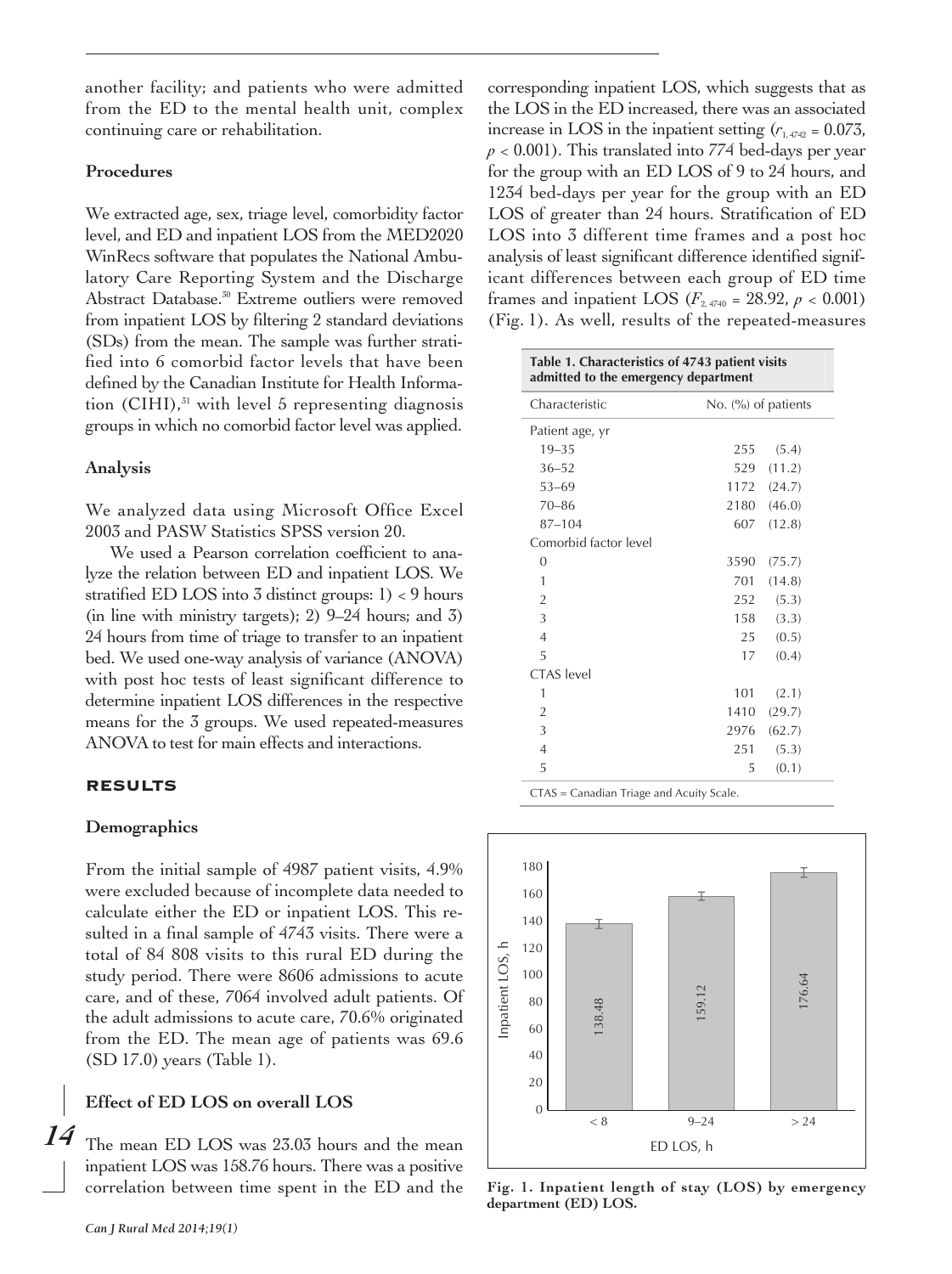ANOVA revealed that there was a main effect of LOS, indicating that the ED LOS was shorter (*M* = 19.62, standard error [SE] 0.86) than the inpatient LOS  $(M = 188.44, SE 6.09; F_1 = 185.06, p < 0.001).$ 

## **Effects of age**

Results of a repeated-measures ANOVA showed a main effect of age indicating that as age increased, so did the LOS ( $F_4$  = 4.55,  $\rho$  = 0.001) (Fig. 2). A pairwise comparison showed the 2 older age groups (70–86 and 87–104 yr) had significantly longer stays than the 2 younger age groups (19–35 and 36– 52 yr)  $(\rho < 0.001)$ .

We found a significant interaction between age and LOS ( $F_4$  = 3.43,  $\rho$  = 0.008). There was a withingroup effect of age, with patients aged 19–35 years  $(M = 13.62, SE 2.61)$  having a shorter LOS than patients aged 87–104 years (*M* = 25.38, SE 1.92). Inpatient stays were shorter for the 19–35 age group ( $M = 103.07$ , SE 18.44) and longer for each of the older age groups (Fig. 3). Among patients



**Fig. 2. Length of stay (LOS) in hospital, by age group.**



**Fig. 3. Inpatient and emergency department (ED) length of stay (LOS), by age group.**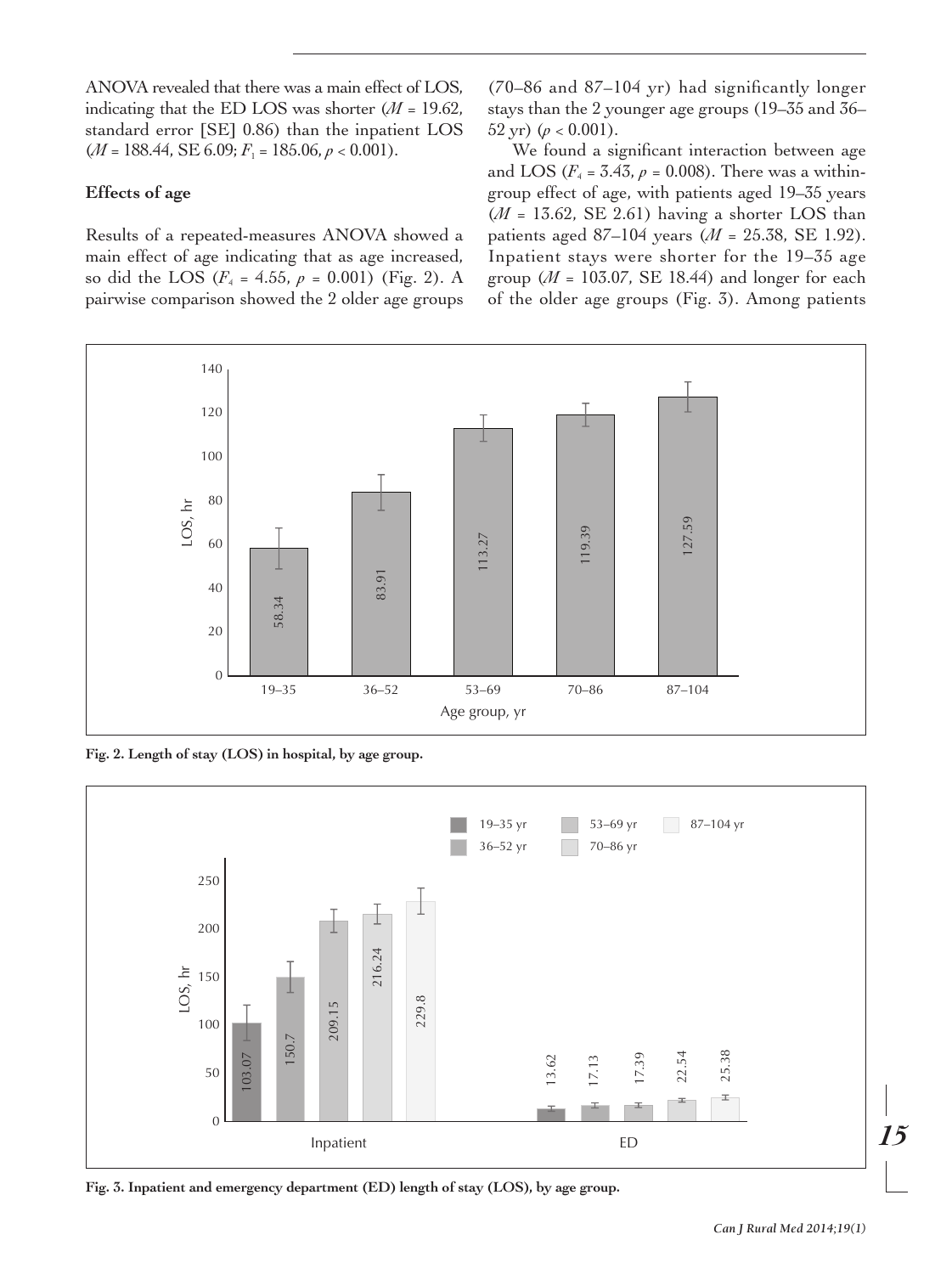older than 53, there were no significant differences between the age ranges, but they had the longest LOS.

## **Effects of comorbidity factor levels**

There was a significant main effect of comorbid factor level on LOS, which showed a corresponding increase in LOS as the level of comorbidity increased from 0 to 4 ( $F_5$  = 9.68,  $p < 0.001$ ) (Fig. 4). A significant interaction between comorbid factor level and LOS ( $F<sub>5</sub> = 9.05$ ,  $p < 0.001$ ) indicated that the mean inpatient LOS for comorbid level 0 was the shortest and rose as the comorbid level increased (Fig. 5). Comorbidity level 4 showed a significantly increased inpatient LOS ( $p < 0.05$ ).

We performed pairwise comparisons between different comorbid factor levels and found a significant difference between levels  $\bar{3}$  and  $0 \ (\rho < 0.001)$ , *p* = 0.01) and between levels 4 and 1 (*p* < 0.001, *p* < 0.001). These results suggest that longer stays were associated with higher comorbidity factor levels. We found no other significant comparisons.

## **Effects of sex**

There was a main effect of sex indicating that women had a shorter LOS at 93.54 hours than men



**Fig. 4. Length of stay (LOS) in hospital, by comorbid factor level.**



**Fig. 5. Inpatient and emergency department (ED) length of stay (LOS), by comorbid factor level.**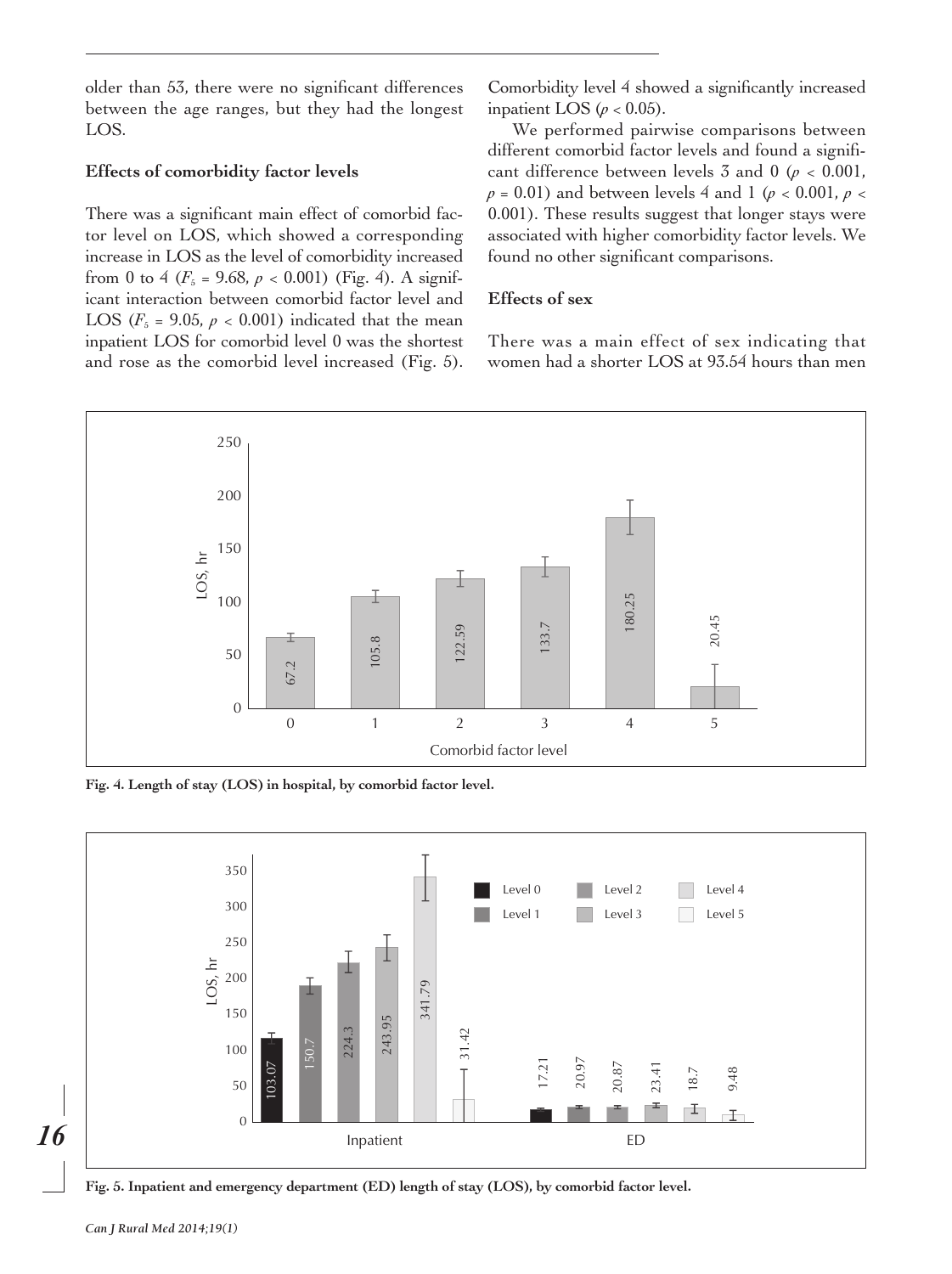at 115.28 hours ( $F_1 = 7.53$ ,  $p = 0.006$ ). An interaction between sex and LOS suggested that men had longer stays  $(F_1 = 6.42, p = 0.01)$  (Fig. 6).

## **Effects of triage level**

Triage level did not show a significant main effect on LOS,  $(F_4 = 1.87, p = 0.1)$ . As expected, however, the shortest ED LOS was observed among patients with triage level  $1 \, (M = 9.04, \text{ SE } 2.56)$ , with a longer ED LOS reported for each additional triage level. Triage level 3 (*M* = 222.65, SE 8.05) had the longest inpatient LOS in comparison to the other triage levels.

## **DISCUSSION**

This study provided evidence of a potential relation between ED and inpatient LOS, with the findings indicating that a longer LOS in the ED was associated with a longer inpatient LOS. Further examination showed that comorbid factor level, age and sex also influenced LOS. Similar to previous findings, older patients experienced longer ED and inpatient stays than their younger counterparts. 25,28,32 Our findings suggested that although women and men spent a similar amount of time in the ED, women had shorter inpatient stays than their male counterparts.

The correlation analysis reinforces the need to deal with ED overcrowding and impaired patient flow with a system response.<sup>2,9,33</sup> This requires finding solutions to barriers at each departmental level to



**Fig. 6. Inpatient and emergency department (ED) length of stay (LOS), by patient sex.**

improve patient flow through the system. 33,34 Strategies on the inpatient side could include an integrated approach to discharge planning with more involvement of the Community Care Access Centre, improved capacity and operational planning, and increased collaboration with other outside community agencies.<sup>8</sup> Ruger and colleagues<sup>35</sup> suggested that initiatives need to target specific groups to improve patient flow, such as those with comorbidities, to reduce the strain on EDs. These could include prescribing medications and having appropriate followup to improve health outcomes. 7,17,24,34

The results of this study support continued efforts to reduce ED wait times for those patients admitted via the ED to improve outcomes, efficiency and cost. 9,36–38 Currently, provincial health care agencies have laid out a group of recommendations to address ED overcrowding and reach performance targets in terms of reducing time in the ED. <sup>8</sup> These recommendations have proven invaluable, because many Ontario hospitals are now reaching their performance targets; however, patient flow through the system is still a challenge. Improving the flow of admitted patients from emergency to inpatient wards could have a positive effect, freeing up valuable resources and expanding the hospital's capacity to deal with surges in activity.

Stratification of ED LOS into 3 distinct time frames allowed for analysis of the effect of incremental increases in ED LOS on inpatient LOS. The results showed that the group that spent 9–24 hours in the ED had a significantly longer inpatient LOS compared with the group that spent less than 9 hours in the ED. This excess in LOS equates to 774 bed-days per year, which has a great impact on hospital resources and costs. <sup>8</sup> Patients who spent more than 24 hours in the ED before accessing an inpatient bed also had significantly longer stays than the 8-hour group, equivalent to 1238 bed-days per year. This is similar to the findings of Liew and colleagues<sup>24</sup> and Bernstein and coauthors,<sup>19</sup> although different time groups were used to measure ED LOS. Whereas Huang and colleagues $27$  also used different parameters for measuring ED LOS, they too found an effect of ED delay on inpatient LOS of about 1.2 days among patients experiencing delays of greater than 12 hours.

Age, comorbid factor level and sex were shown to influence LOS in this study, which indicates that ED LOS alone did not account for longer inpatient LOS. The study sample's mean age of 69.6 years is higher than in a report released by the CIHI in 2007, in which the mean age of patients admitted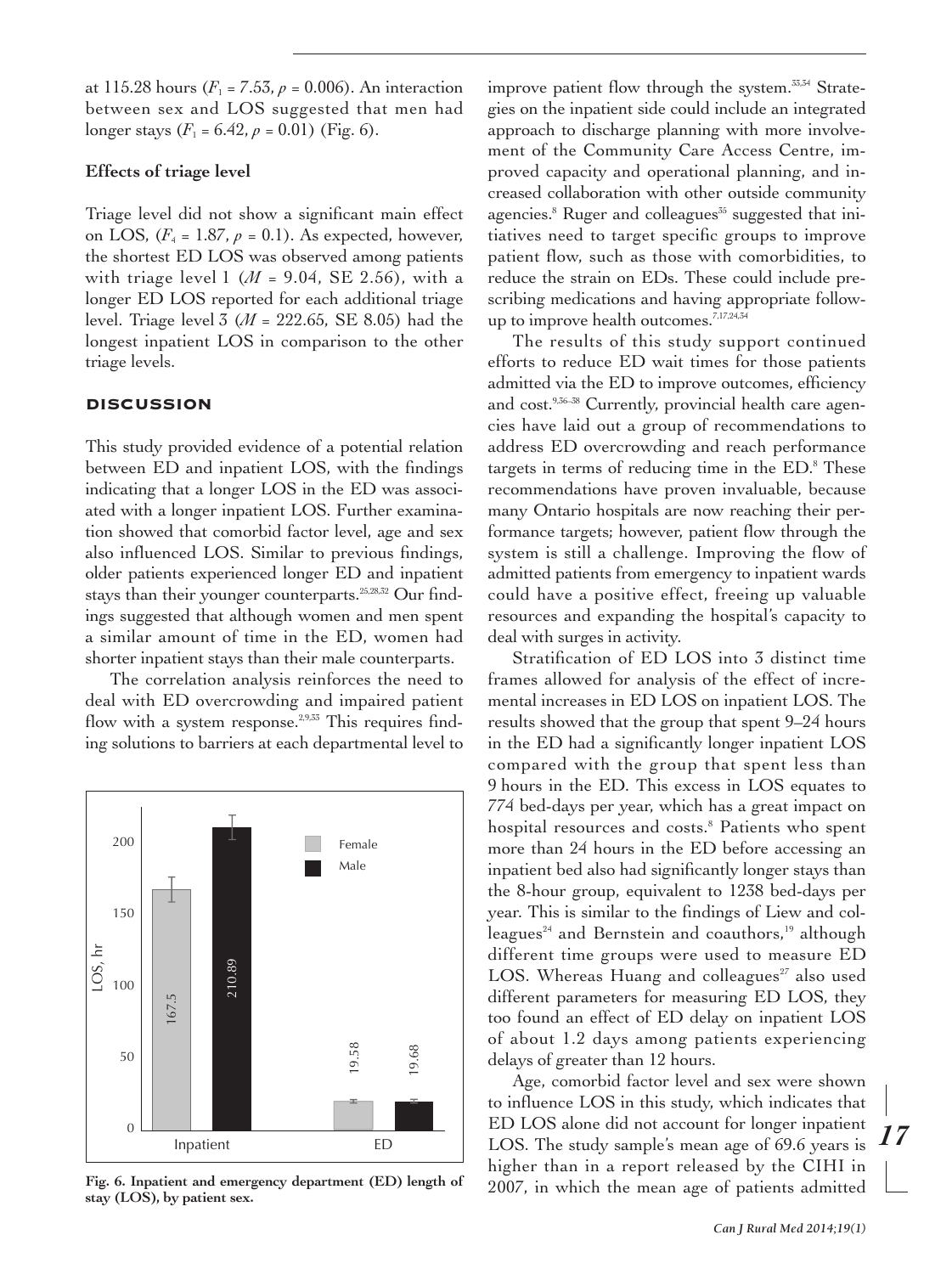via the ED was 56 years. <sup>39</sup> This demographic difference was perhaps due to the rural setting, because the largest (46%) age group serviced in this study was  $70-86$  years. Chen and Tescher<sup>40</sup> examined the demographic profile of a rural Australian hospital and noted similar rates of use by older individuals. In the current study, inpatient LOS increased with age, with a significant difference found within the first 3 age groups. However among patients older than 53 years, there were no significant differences between the age ranges, although they had the longest LOSs. These results are supported by Richardson,<sup>23</sup> and Liew and colleagues<sup>24</sup> who determined that "access blocked" patients tended to be in older age groups $25,24$  and were at risk of exceeding the state average LOS for inpatients. <sup>24</sup> These findings suggest that strategies targeted at older patients could have a positive effect in a rural hospital. Potential improvements may include enhanced geriatric nursing care, better involvement from the local Community Care Access Centre and advanced home care nursing teams, and increased communitybased programs targeted at supporting seniors. 8

We chose comorbid factor level as a variable for analysis because it represents a measure of the impact of comorbidity or secondary conditions on resource use. This comorbidity variable was introduced by the CIHI in 2007 into their grouping methodology, and it appeared to be the strongest predictor on LOS. 32,39 Increased comorbidity was associated with increased LOS; however, the limited sample size for comorbid factor level 4 must be considered. The reported effect was largely from the inpatient side, which warrants further investigation given the potential impact on resource use. Several strategies to deal with comorbidity have been explored. 24, 27, 29,41 These strategies are largely focused on the development of sensitive screening techniques to ensure that comorbid conditions are appropriately identified to facilitate the concurrent treatment of conditions from the point of entry to the ED.

Patient sex also influenced LOS, with men staying in hospital 21.7 hours longer than women when ED and inpatient LOS were combined. With consideration of ED and inpatient LOS separately, it would appear that the effect of sex was far greater on the inpatient side, with men staying 43 hours longer than women. There was no sex difference in time spent in the ED. These findings differ from other studies that found women had longer inpatient stays.<sup>32,42</sup> One reason for this could be linked to the theory that men wait longer to seek help on health issues and as a result are sicker, thus requiring a longer inpatient

stay than women. However, several studies have opposing results. 43,44 Given the lack of research on the influence of demographic factors in rural hospital settings, it is difficult to discern the role of geographic location on the effect of patient sex.

## **Limitations**

We derived the data used for this study from a single rural community hospital, and the findings may not be representative of or generalizable to other settings or communities. This study showed an association and did not demonstrate any cause and effect relation.

Our operational definition of inpatient LOS was different than that of the CIHI. <sup>45</sup> The CIHI defines inpatient LOS as equal to the total number of hours a patient spent in acute care over the course of the day. We used an alternative definition to ensure that ED LOS was entirely excluded from the inpatient LOS. Another limitation was the calculation of ED and inpatient LOS. The time that the patient left the ED derived from the Discharge Abstract Database was a manual data entry at the organization and, as such, human error may have led to potential issues with data quality issues.

To determine the effect of comorbidities on LOS, it may have been more appropriate to use the Charlson comorbidity index score; however, we chose the comorbid factor level because of available resources.

A significant limitation was that this study did not consider "alternate level of care" (i.e., patients no longer in need of acute care who are waiting to be discharged to a more appropriate care setting)<sup>46</sup> days in relation to inpatient LOS. It has been noted that a high volume of patients requiring an alternate level of care significantly impedes the flow of patients from emergency to inpatient care and, as such, this may warrant further analysis. 38

### **CONCLUSION**

This study reinforces the idea that continued efforts to reduce LOS in the ED may improve the flow of patients from emergency to inpatient wards. Our results showed a relation between ED and inpatient LOS, in that increased ED LOS was associated with increased inpatient LOS. Reducing LOS in the ED to the recommended 8-hour target set by the Ontario Ministry of Health and Long-term Care has the potential to free up resources, thus reducing access block in the ED as well as in inpatient wards. This would be contingent on patient flow being addressed as a parallel interdepartmental process. 33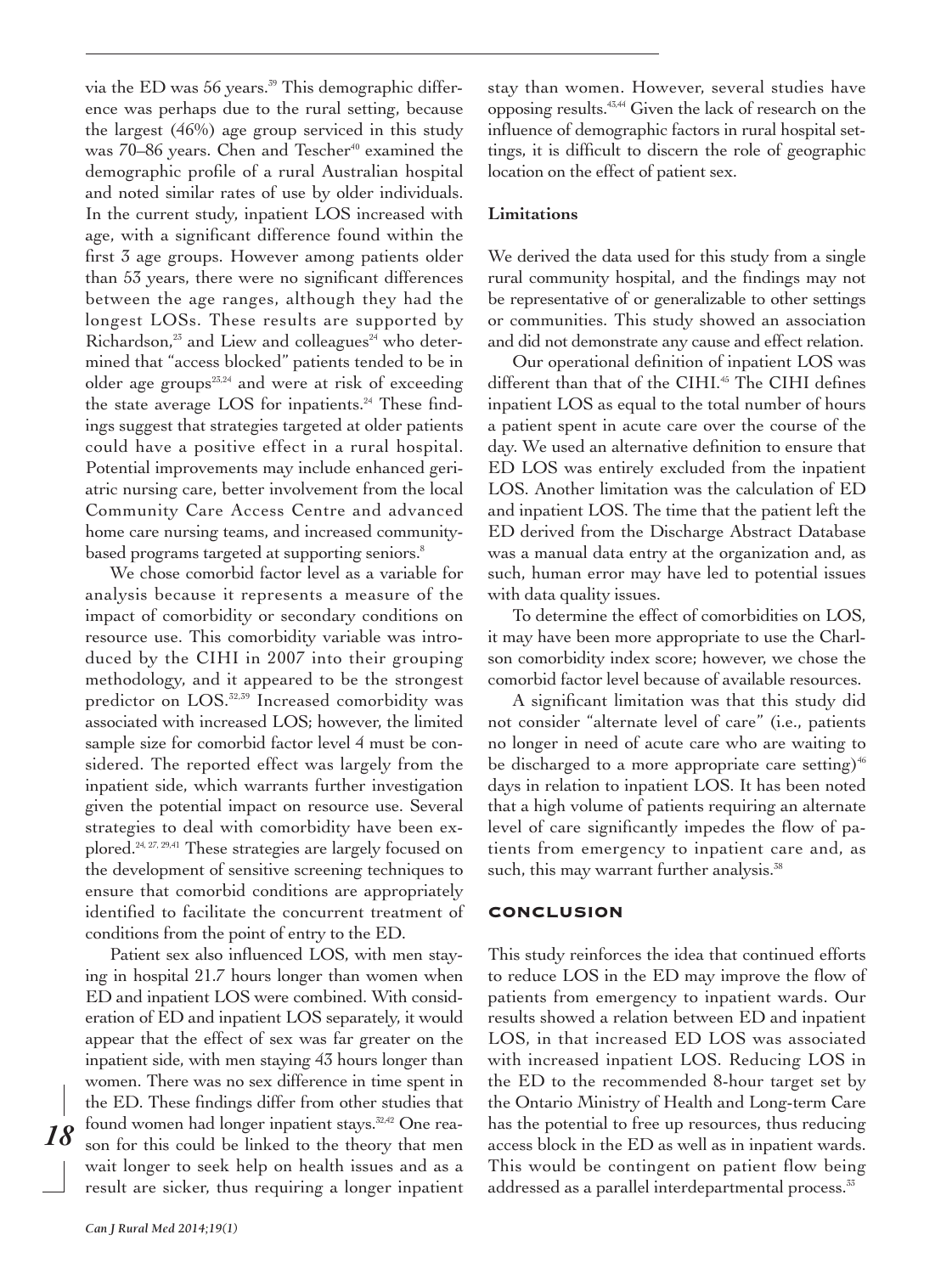Patient age, comorbid factor level and sex influenced LOS. These factors may be important to consider when formulating solutions to improve patient flow, which in turn can affect patient outcomes, efficiency and cost.<sup>8,27</sup> Solutions to improving flow can be especially challenging in a rural community where patient volumes for noncritical cases may not warrant the cost to deliver a service (e.g., 24/7 laboratory or diagnostic imaging services) and resource shortages may limit the ability to deliver such services. 47

**Competing interests:** None declared.

#### **REFERENCES**

- 1. Krochmal P, Riley TA. Increased health care costs associated with ED overcrowding. *Am J Emerg Med* 1994;12:265-6.
- 2. Canadian Association of Emergency Physicians and the National Emergency Nurses Affiliation. Access to acute care in the setting of emergency department overcrowding. *CJEM* 2003;5:81-6.
- 3. Drummond A. No room at the inn: overcrowding in Ontario's emergency departments. *CJEM* 2002;4:91-7.
- 4. Drummond A. Public Affairs Committee advocacy efforts. Available: http://caep.ca/PA-Committee-Advocacy-Efforts(accessed 2012 July 22).
- 5. Schull MJ, Slaughter PM, Redelmeier DA. Urban emergency department overcrowding: defining the problem and eliminating misconceptions. *CJEM* 2002;4:76-83.
- 6. Diercks DB, Roe MT, Chen AY, et al. Prolonged emergency department stays of non-ST segment elevation myocardial infarction patients are associated with worse adherence to the American College of Cardiology/American Heart Association guidelines for management and increased adverse events. *Ann Emerg Med* 2007;50: 489-96.
- 7. Kulstad EB, Sikka R, Sweis RT, et al. ED overcrowding is associated with an increased frequency of medication errors. *Am J Emerg Med* 2010;28:304-9.
- 8. Physician Hospital Care Committee. *Improving access to emergency care: addressing system issues.* Toronto (ON): Ontario Hospital Association, Ontario Medical Association, Ontario Ministry of Health and Long-Term Care; 2006. Available: www.health.gov.on.ca/en/common /ministry/publications/reports/improving\_access/improving\_access.pdf (accessed 2012 July 23).
- 9. Haraden C, Resar R. Patient flow in hospitals: understanding and controlling it better. *Front Health Serv Manage* 2004;20:3-15.
- 10. Niska R, Bhuiya F, Xu J. National Hospital Ambulatory Medical Care Survey: 2007 emergency department summary. *Natl Health Stat Rep* 2010;Aug 6:1-31.
- 11. Perimal-Lewis L, Li JY, Hakendorf PH, et al. Relationship between in-hospital location and outcomes of care in patients of a large general medical service. *Intern Med J* 2013;43:712-6.
- 12. Pines J, Locallio A, Hollander JE, et al. The impact of emergency department crowding measures on time to antibiotics for patients with community-acquired pneumonia. *Ann Emerg Med* 2007;50:510-6.
- 13. Richardson D. Increase in patient mortality at 10 days associated with emergency department overcrowding. *Med J Aust* 2006;184:213-6.
- 14. Pines JM, Prabhu A, Hilton JA, et al. The effect of emergency department crowding on length of stay and medication treatment times in discharged patients with acute asthma. *Acad Emerg Med* 2010;17:834-9.
- 15. Fernandes C. Emergency department overcrowding: What is our response to the "new normal"? *Acad Emerg Med* 2003;10:1096-7.
- 16. Yoon P, Steiner I, Reinhardt G. Analysis of factors influencing length of stay in the emergency department. *CJEM* 2003;5:155-61.
- 17. Huang JQ, Hooper PM, Marrie TJ. Factors associated with length of stay in hospital for suspected community-acquired pneumonia.

*Can Respir J* 2006;13:317-24.

- 18. Corneli HM, Zorc JJ, Holubkov R, et al. Bronchiolitis: clinical characteristics associated with hospitalization and length of stay. *Pediatr Emerg Care* 2012;28:99-103.
- 19. Bernstein SL, Yadav K, Hailpern S, et al. Association between ED crowding and inpatient length of stay [abstract]. *Acad Emerg Med* 2008; 15:S201.
- 20. Hutten-Czapski P. Rural-urban differences in emergency department wait times. *Can J Rural Med* 2010;15:153-5.
- 21. Robinson KS, Jagim MM, Ray CE. Nursing workforce issues and trends affecting emergency departments. *Nurs Manage* 2005;36:46-53.
- 22. Wattimena J, Pelosi M, Cheney K, et al. Factors affecting length of stay for women presenting with early pregnancy complications to a public hospital emergency department. *Emerg Med Australas* 2013; 25:22-7.
- 23. Richardson D. The access-block effect: relationship between delay to reaching an inpatient bed and inpatient length of stay. *Med J Aust* 2002;177:492-5.
- 24. Liew D, Liew D, Kennedy M P. Emergency department length of stay independently predicts excess inpatient length of stay. *Med J Aust* 2003;179:524-6.
- 25. Chong CP, Haywood C, Barker A, et al. Is emergency department length of stay associated with inpatient mortality? *Australas J Ageing* 2013;32:122-4.
- 26. Li ST, Chui NC, Kung WC, et al. Factors affecting length of stay in the pediatric emergency department. *Pediatr Neonatol* 2013;54:179-87.
- 27. Huang Q, Thind A, Dreyer JF, et al. The impact of delays to admission from the emergency department on inpatient outcomes. *BMC Emerg Med* 2010;10:16.
- 28. Ontario Ministry of Health and Long-term Care. Pay for results program. Available: www.hnhblhin.on.ca/WorkArea/showcontent.aspx? id=9200 (accessed 2012 Sept. 10).
- 29. Canadian Association of Emergency Physicians. Canadian Triage and Acuity Scale (CTAS). Available: www.caep.ca /template.asp?id=B795164082374289BBD9C1C2BF4B8D32 (accessed 2012 Nov. 6).
- 30. MED2020. Available: www.med2020.ca/solutions.php?sub=1 (accessed 2012 July 22).
- 31. *An advanced look at CMG+.* Ottawa (ON): Canadian Institute for Health Information; 2007.
- 32. Formiga F, Chivite D, Manito N, et al. Admission characteristics predicting longer length of stay among elderly patients hospitalized for decompensated heart failure. *Eur J Intern Med* 2008;19: 198-202.
- 33. Brideau L. Flow: Why does it matter? *Front Health Serv Manage* 2004; 20:47-50.
- 34. Haxton J, Fahy K. Reducing length of stay for women who present as outpatients to delivery suite: a clinical practice improvement project. *Women Birth* 2009;22:119-27.
- 35. Ruger JP, Richter CJ, Spitznagel EL, et al. Analysis of costs, length of stay, and utilization of emergency department services by frequent users: implications for health policy. *Acad Emerg Med* 2004; 11:1311-7.
- 36. Atoui R, Ma F, Langlois Y. Risk factors for prolonged stay in the intensive care unit and on the ward after cardiac surgery. *J Card Surg* 2008;23:99-106.
- 37. Philbin E, Roerden J. Longer hospital length of stay is not related to better clinical outcomes in congestive heart failure. *Am J Manag Care* 1997;3:1285-91.
- 38. Sprivulis P, Da Silva J, Jacobs IG, et al. The association between hospital overcrowding and mortality among patients admitted via western Australian emergency departments. *Med J Aust* 2006;184: 208-12.
- 39. *Understanding emergency department wait times: access to inpatient beds and patient flow.* Ottawa (ON): Canadian Institute for Health Information; 2007. Available: http://secure.cihi.ca/cihiweb /products/Emergency\_Department\_Wait\_Times\_III\_2007\_e.pdf (accessed 2012 July 23).
- 40.Chen TM, Tescher P. Emergency department demographics at a small Australian rural hospital. *Rural Remote Health* 2010;10: 1318-22.
- 41. Bergeron E, Lavoie A, Moore L, et al. Comorbidity and age are